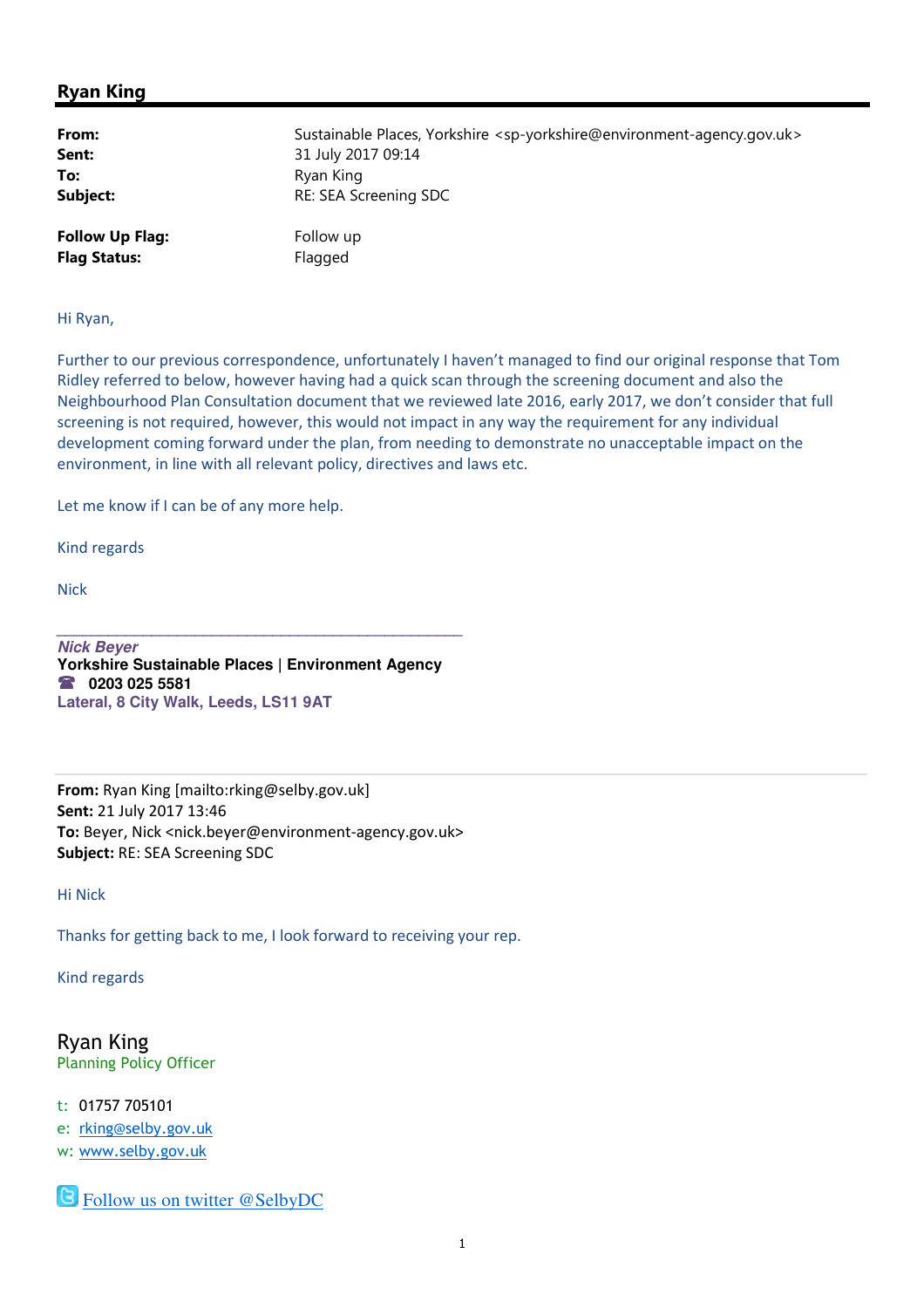## **Like us on Facebook**

Selby District Council, Civic Centre, Doncaster Road, Selby, YO8 9FT.



The information in this e-mail, and any attachments, is confidential and may be subject to legal professional privilege. It is intended solely for the attention and use of the named addressee(s). Its contents do not necessarily represent the views or opinions of Selby District Council. If you are not the intended recipient please notify the sender immediately. Unless you are the intended recipient, or his/her representative, you are not authorised to, and must not, read, copy, distribute, use or retain this message or any part of it.

From: Beyer, Nick [mailto:nick.beyer@environment-agency.gov.uk] Sent: 21 July 2017 13:43 **To: Ryan King Subject: RE: SEA Screening SDC** 

Hi Ryan,

Further to Tom's email below, my colleagues and I are trying to find the response that Tom is referring to. If we find it I will resend it over to you.

If not, I will take another look at the screening document.

Kind regards

Nick

**Nick Beyer Yorkshire Sustainable Places | Environment Agency 0203 025 5581 Lateral, 8 City Walk, Leeds, LS11 9AT** 

**\_\_\_\_\_\_\_\_\_\_\_\_\_\_\_\_\_\_\_\_\_\_\_\_\_\_\_\_\_\_\_\_\_\_\_\_\_\_\_\_\_\_\_\_\_\_\_**

**From:** Tom Ridley Sent: 19 May 2017 15:01 To: Lambert, Bev <bev.lambert@environment-agency.gov.uk> Subject: SEA Screening SDC Importance: High

Hello Bev

## RE: SEA Screening SDC

As you will be aware we consulted you on the Pre-submission draft of the Appleton Roebuck Neighborhood Plan earlier this year. After the consultation we submitted the plan to the examiner. During the examination the examiner asked to see the SEA screening response from yourself. Unfortunately the member of staff who had been responsible for this has since left the council and we are unable to find the response. Are you able to look at the attached SEA screening and confirm you support a full screening is not required.